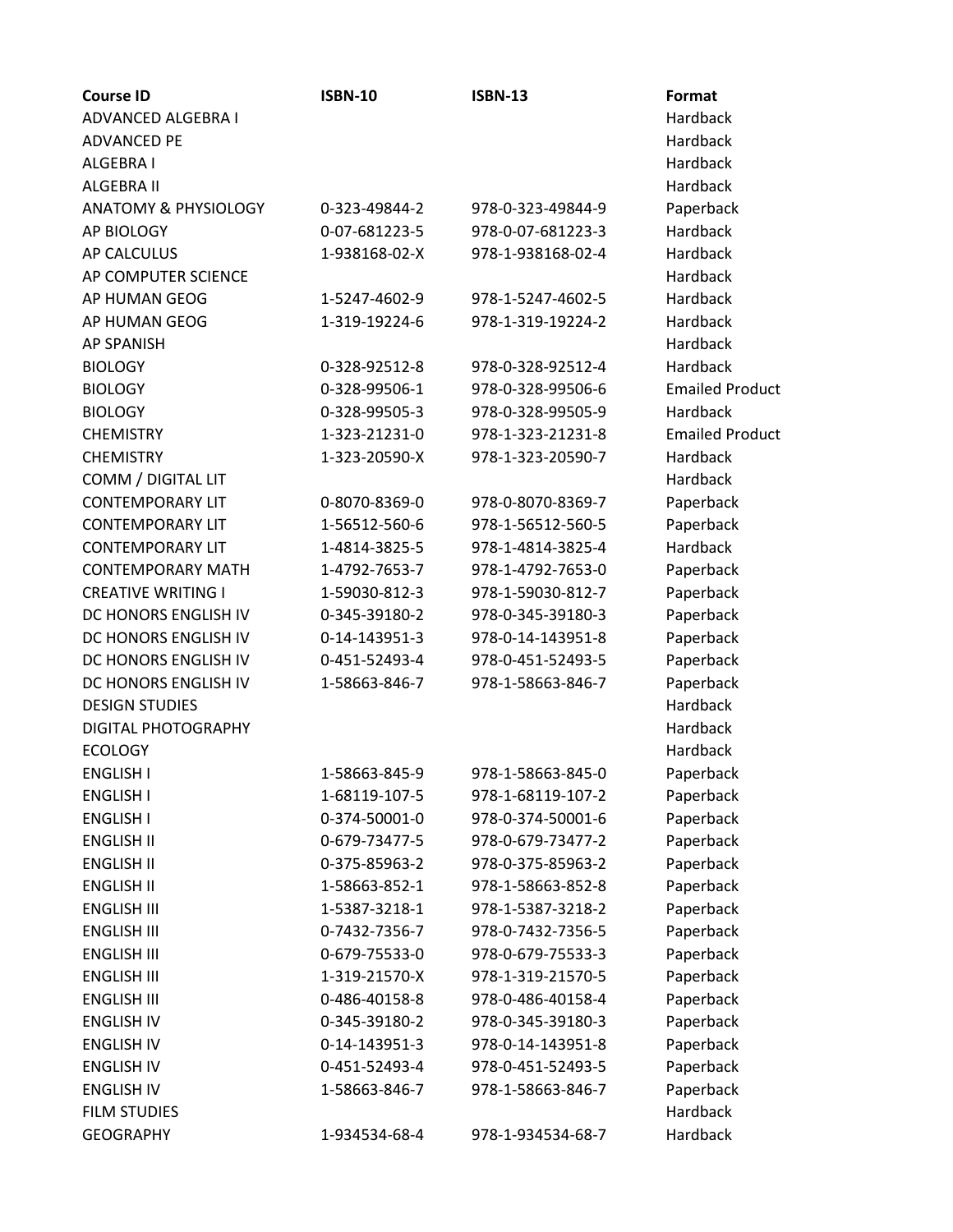| <b>GEOMETRY</b>           |               |                   | Hardback               |
|---------------------------|---------------|-------------------|------------------------|
| GOV/ECON                  | 0-07-668113-0 | 978-0-07-668113-6 | Hardback               |
| GOV/ECON                  | 0-07-668112-2 | 978-0-07-668112-9 | <b>Emailed Product</b> |
| <b>HEALTH AND PHYS ED</b> |               |                   | Hardback               |
| <b>HON ALGEBRA II</b>     |               |                   | Hardback               |
| <b>HON FINITE MATH</b>    | 0-470-45827-5 | 978-0-470-45827-3 | Hardback               |
| <b>HON PRE-CALCULUS</b>   | 1-938168-34-8 | 978-1-938168-34-5 | Hardback               |
| HON SPANISH IV            |               |                   | Hardback               |
| <b>HON US HISTORY</b>     | 0-357-03058-3 | 978-0-357-03058-5 | Paperback              |
| <b>HONORS ENGLISH I</b>   | 1-61620-241-6 | 978-1-61620-241-5 | Paperback              |
| <b>HONORS ENGLISH I</b>   | 1-5032-7518-3 | 978-1-5032-7518-8 | Paperback              |
| <b>HONORS ENGLISH I</b>   | 1-58663-845-9 | 978-1-58663-845-0 | Paperback              |
| <b>HONORS ENGLISH I</b>   | 0-374-50001-0 | 978-0-374-50001-6 | Paperback              |
| <b>HONORS ENGLISH II</b>  | 0-679-73477-5 | 978-0-679-73477-2 | Paperback              |
| <b>HONORS ENGLISH II</b>  | 0-451-53057-8 | 978-0-451-53057-8 | Paperback              |
| <b>HONORS ENGLISH II</b>  | 0-375-85963-2 | 978-0-375-85963-2 | Paperback              |
| <b>HONORS ENGLISH II</b>  | 0-486-28211-2 | 978-0-486-28211-4 | Paperback              |
| <b>HONORS ENGLISH II</b>  | 1-58663-852-1 | 978-1-58663-852-8 | Paperback              |
| <b>HONORS ENGLISH III</b> | 1-5387-3218-1 | 978-1-5387-3218-2 | Paperback              |
| <b>HONORS ENGLISH III</b> | 0-7432-7356-7 | 978-0-7432-7356-5 | Paperback              |
| <b>HONORS ENGLISH III</b> | 0-679-75533-0 | 978-0-679-75533-3 | Paperback              |
| <b>HONORS ENGLISH III</b> | 1-319-21570-X | 978-1-319-21570-5 | Paperback              |
| <b>HONORS ENGLISH III</b> | 0-486-40158-8 | 978-0-486-40158-4 | Paperback              |
| <b>HONORS GEOMETRY</b>    |               |                   | Hardback               |
| <b>HONORS WORLD CIV</b>   | 0-13-333537-2 | 978-0-13-333537-8 | <b>Emailed Product</b> |
| HONORS WORLD CIV          | 0-13-333259-4 | 978-0-13-333259-9 | Hardback               |
| PHYSICAL SCIENCE          |               |                   | Hardback               |
| <b>PHYSICS</b>            |               |                   | Hardback               |
| PRE-CALCULUS              | 1-938168-34-8 | 978-1-938168-34-5 | Hardback               |
| <b>PSYCHOLOGY</b>         | 1-319-12162-4 | 978-1-319-12162-4 | VitalSource eBook      |
| <b>PSYCHOLOGY</b>         | 1-4641-8654-5 | 978-1-4641-8654-7 | Hardback               |
| <b>SOCIOLOGY</b>          |               |                   | Hardback               |
| SPANISH I                 |               |                   | Hardback               |
| <b>SPANISH II</b>         |               |                   | Hardback               |
| <b>SPANISH III</b>        |               |                   | Hardback               |
| THEOLOGY I                | 1-59471-621-8 | 978-1-59471-621-8 | Paperback              |
| THEOLOGY I                | 1-59982-923-1 | 978-1-59982-923-4 | Paperback              |
| THEOLOGY II               | 1-59471-212-3 | 978-1-59471-212-8 | Paperback              |
| THEOLOGY II               | 1-59982-923-1 | 978-1-59982-923-4 | Paperback              |
| THEOLOGY III              | 1-59471-733-8 | 978-1-59471-733-8 | Paperback              |
| THEOLOGY III              | 1-59471-736-2 | 978-1-59471-736-9 | Paperback              |
| THEOLOGY III              | 1-59982-923-1 | 978-1-59982-923-4 | Paperback              |
| THEOLOGY IV               | 1-59982-329-2 | 978-1-59982-329-4 | Paperback              |
| THEOLOGY IV               | 1-59982-923-1 | 978-1-59982-923-4 | Paperback              |
| THEOLOGY IV               | 1-59982-077-3 | 978-1-59982-077-4 | Paperback              |
| <b>US HISTORY</b>         | 0-13-333549-6 | 978-0-13-333549-1 | <b>Emailed Product</b> |
| <b>US HISTORY</b>         | 0-13-333257-8 | 978-0-13-333257-5 | Hardback               |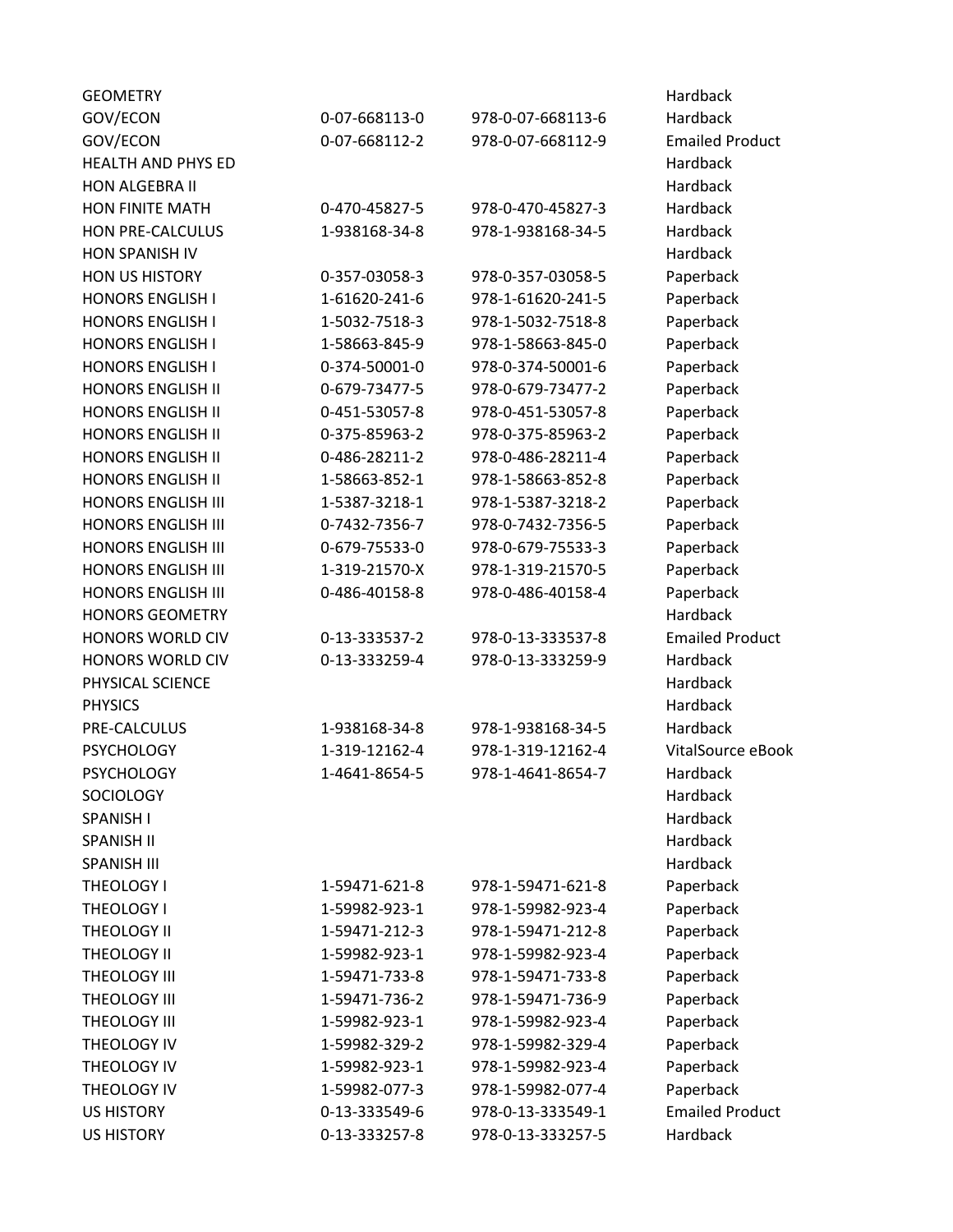| WOMEN'S STUDIES |               |                   | Hardback               |
|-----------------|---------------|-------------------|------------------------|
| WORLD CIV       | 0-13-333537-2 | 978-0-13-333537-8 | <b>Emailed Product</b> |
| WORLD CIV       | 0-13-333259-4 | 978-0-13-333259-9 | <b>Hardback</b>        |
| YEARBOOK        |               |                   | Hardback               |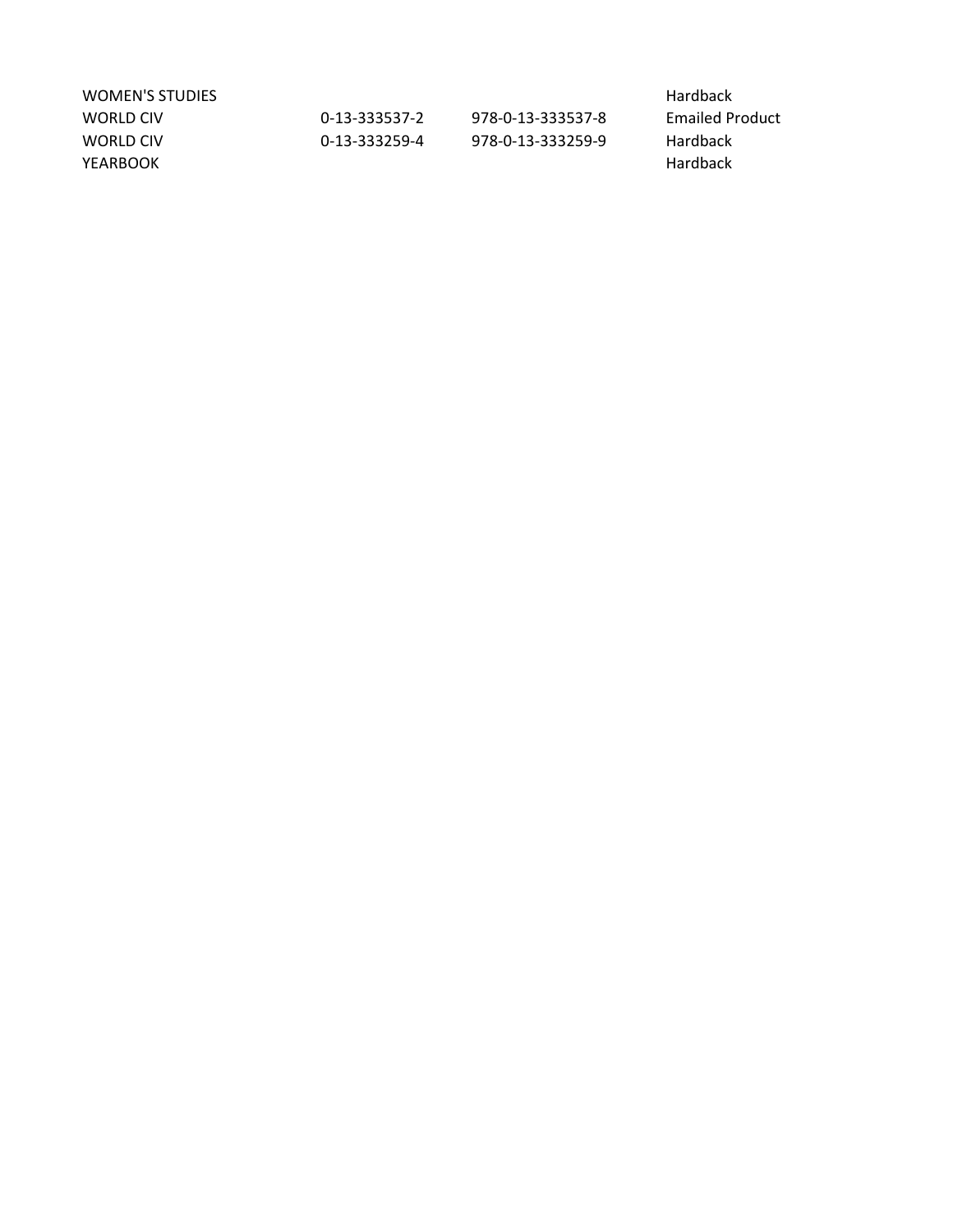| <b>Title</b>                                    | Author                             | <b>Edition</b> |
|-------------------------------------------------|------------------------------------|----------------|
| Materials Available From The Instructor         | <b>ZZDIRECT</b>                    | <b>LATEST</b>  |
| No Text Required For This Course                | ZZDIRECT                           | <b>NONE</b>    |
| Materials Available From The Instructor         | <b>ZZDIRECT</b>                    | LATEST         |
| Materials Available From The Instructor         | <b>ZZDIRECT</b>                    | LATEST         |
| Human Body in Health and Illness                | Herlihy, Barbara                   | 6TH 18         |
| Biology, AP Edition                             | Mader, Sylvia S.                   | 13TH 19        |
| Calculus, Volume 1 (OER)                        | OpenStax College                   | 2018           |
| No Text Required For This Course                | <b>ZZDIRECT</b>                    | <b>NONE</b>    |
| Girl With the Louding Voice                     | Dare, Abi                          | 2020           |
| Human Geography for the AP Course               | Hildebrant, Barbara / Lu, Max 2021 |                |
| Materials Available From The Instructor         | <b>ZZDIRECT</b>                    | LATEST         |
| Miller and Levine Biology                       | <b>Prentice Hall</b>               | 2019           |
| Miller and Levine Biology - 1 Year Access       | Prentice Hall                      | 2019           |
| Next Generation Biology - With 1 Year Access    | <b>Prentice Hall</b>               | 2019           |
| Pearson Chemistry - 1 Year Access               | <b>Prentice Hall</b>               | 2017           |
| Chemistry 2017, Grades 10-11                    | Wilbraham, Antony                  | 2017           |
| No Text Required For This Course                | <b>ZZDIRECT</b>                    | <b>NONE</b>    |
| Kindred                                         | Butler, Octavia E.                 | (REV)03        |
| Water for Elephants                             | Gruen, Sara                        | 2006           |
| Long Way Down                                   | Reynolds, Jason                    | 2017           |
| Math in Society Edition 2.5                     | Lippman, David                     | 2017           |
| Rip the Page!                                   | Benke, Karen                       | 2010           |
| Hitchhiker's Guide to the Galaxy                | Adams, Douglas                     | 1980           |
| Pride and Prejudice                             | Austen, Jane / Jones, Vivien       | (REV)03        |
| 1984                                            | Orwell, George                     | 1949           |
| Macbeth SparkNotes No Fear Shakespeare          | SparkNotes                         | 2003           |
| No Text Required For This Course                | ZZDIRECT                           | <b>NONE</b>    |
| No Text Required For This Course                | ZZDIRECT                           | <b>NONE</b>    |
| No Text Required For This Course                | <b>ZZDIRECT</b>                    | <b>NONE</b>    |
| Romeo and Juliet SparkNotes No Fear Shakespeare | SparkNotes                         | 2003           |
| Piecing Me Together                             | Watson, Renee                      | 2017           |
| Night                                           | Wiesel, Elie / Wiesel, Marion      | 2006           |
| House on Mango Street                           | Cisneros, Sandra                   | 1984           |
| Queen of Water                                  | Resau, Laura                       | 2012           |
| Othello-No Fear Shakespeare                     | SparkNotes                         | 2003           |
| Parable of the Sower - With New Forward         | Butler, Octavia E.                 | 2019           |
| <b>Great Gatsby</b>                             | Fitzgerald, F. Scott               | 2004           |
| Raisin in the Sun (Paperback)                   | Hansberry, Lorraine                | 1988           |
| 40 Short Stories: A Portable Anthology          | Lawn, Beverly / Diaz, Joanne       | 6TH 21         |
| 101 Great American Poems: Anthology             | The American Poetry and Liter 1998 |                |
| Hitchhiker's Guide to the Galaxy                | Adams, Douglas                     | 1980           |
| Pride and Prejudice                             | Austen, Jane / Jones, Vivien       | (REV)03        |
| 1984                                            | Orwell, George                     | 1949           |
| Macbeth SparkNotes No Fear Shakespeare          | SparkNotes                         | 2003           |
| No Text Required For This Course                | <b>ZZDIRECT</b>                    | <b>NONE</b>    |
| Geography Alive!: Regions and People            | <b>TCI Staff</b>                   | 2019           |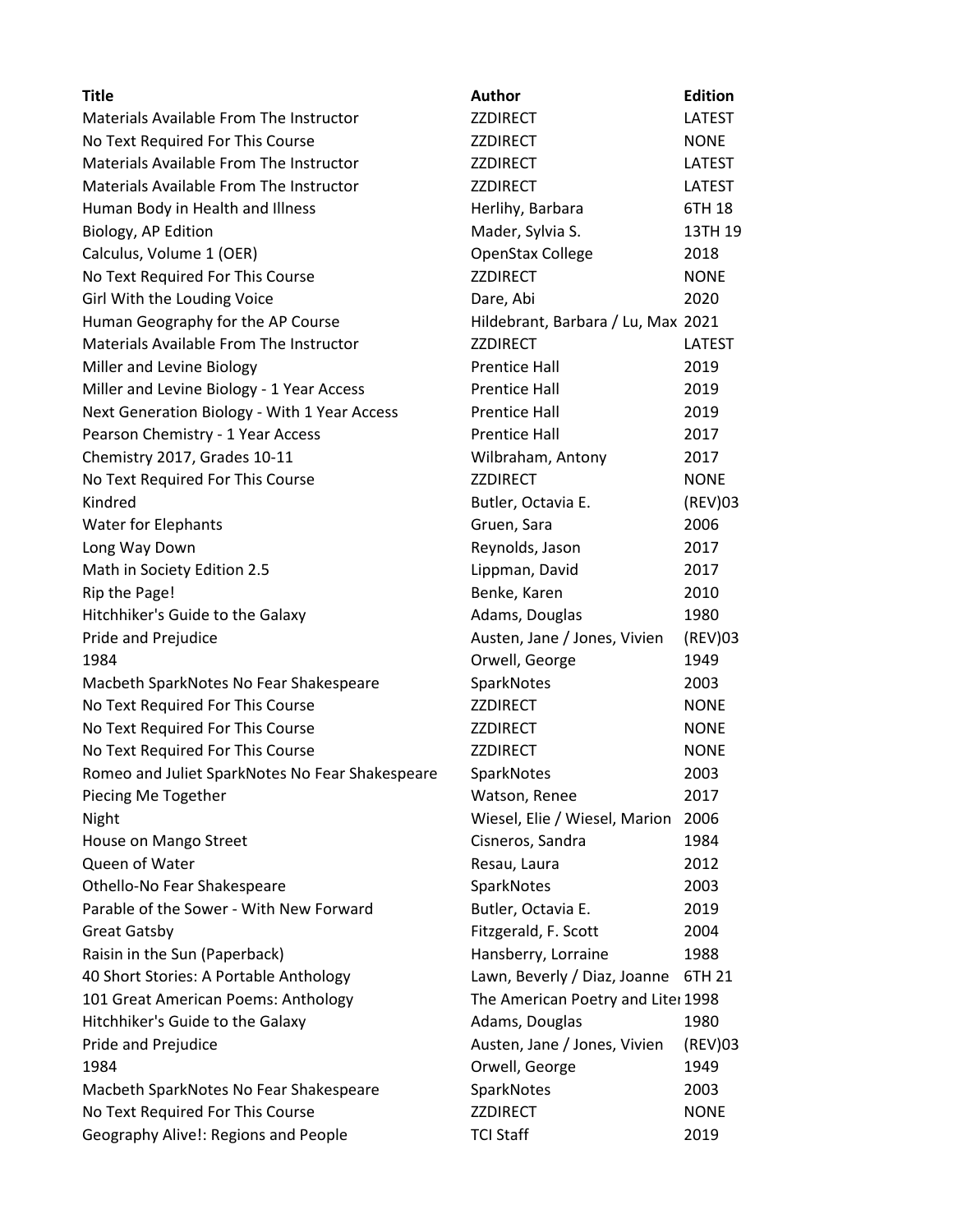| Materials Available From The Instructor               | <b>ZZDIRECT</b>                         | <b>LATEST</b> |
|-------------------------------------------------------|-----------------------------------------|---------------|
| United States Government: Our Democracy               | <b>McGraw Hill</b>                      | 2018          |
| United States Government: Our Democracy - 1 Year      | McGraw-Hill Education                   | 2018          |
| No Text Required For This Course                      | <b>ZZDIRECT</b>                         | <b>NONE</b>   |
| Materials Available From The Instructor               | <b>ZZDIRECT</b>                         | <b>LATEST</b> |
| Finite Mathematics: Applied Approach                  | Sullivan, Michael                       | 11TH 11       |
| Precalculus (OER)                                     | Abramson, Jay                           | (REV)17       |
| Materials Available From The Instructor               | <b>ZZDIRECT</b>                         | <b>LATEST</b> |
| American Pageant, Volume 2                            | Kennedy, David M. / Cohen, Li 17TH 20   |               |
| <b>Purple Hibiscus</b>                                | Adichie, Chimamanda Ngozi               | 2012          |
| <b>Great Expectations</b>                             | Dickens, Charles                        | 2014          |
| Romeo and Juliet SparkNotes No Fear Shakespeare       | SparkNotes                              | 2003          |
| Night                                                 | Wiesel, Elie / Wiesel, Marion           | 2006          |
| House on Mango Street                                 | Cisneros, Sandra                        | 1984          |
| Tale of Two Cities - Anniversary Edition              | Dickens, Charles                        | 2007          |
| Queen of Water                                        | Resau, Laura                            | 2012          |
| Frankenstein                                          | Shelley, Mary                           | 1994          |
| Othello-No Fear Shakespeare                           | SparkNotes                              | 2003          |
| Parable of the Sower - With New Forward               | Butler, Octavia E.                      | 2019          |
| <b>Great Gatsby</b>                                   | Fitzgerald, F. Scott                    | 2004          |
| Raisin in the Sun (Paperback)                         | Hansberry, Lorraine                     | 1988          |
| 40 Short Stories: A Portable Anthology                | Lawn, Beverly / Diaz, Joanne            | 6TH 21        |
| 101 Great American Poems: Anthology                   | The American Poetry and Liter 1998      |               |
| Materials Available From The Instructor               | <b>ZZDIRECT</b>                         | <b>LATEST</b> |
| World History: Modern Era - 1 Year Access             | <b>Prentice Hall</b>                    | 2016          |
| World History: Modern Era, Grade 11                   | <b>Prentice Hall</b>                    | 2016          |
| No Text Required For This Course                      | ZZDIRECT                                | <b>NONE</b>   |
| No Text Required For This Course                      | <b>ZZDIRECT</b>                         | <b>NONE</b>   |
| Precalculus (OER)                                     | Abramson, Jay                           | (REV)17       |
| Thinking About Psychology                             | Blair-Broeker, Charles T. / Erns 4TH 19 |               |
| Thinking About Psychology, High School Version        | Blair-Broeker, Charles T. / Erns 4TH 19 |               |
| No Text Required For This Course                      | <b>ZZDIRECT</b>                         | <b>NONE</b>   |
| Materials Available From The Instructor               | <b>ZZDIRECT</b>                         | LATEST        |
| Materials Available From The Instructor               | <b>ZZDIRECT</b>                         | <b>LATEST</b> |
| Materials Available From The Instructor               | <b>ZZDIRECT</b>                         | <b>LATEST</b> |
| Jesus Christ: God's Revelation to the World           | Pennock, Michael                        | 2ND 16        |
| Catholic Youth Bible, NRSV                            | Saint Mary's Press                      | 2018          |
| Jesus and the Church: One, Holy, Catholic, Apostolic  | <b>Ave Maria Press</b>                  | 2015          |
| Catholic Youth Bible, NRSV                            | Saint Mary's Press                      | 2018          |
| Meeting Jesus in the Sacraments                       | Amodei / Ave Maria Press                | 2ND 18        |
| Your Life in Christ: Foundations in Catholic Morality | Pennock / Ave Maria Press               | 3RD 19        |
| Catholic Youth Bible, NRSV                            | Saint Mary's Press                      | 2018          |
| World Religions: Voyage of Discovery                  | Brodd, Jeffrey                          | 4TH 15        |
| Catholic Youth Bible, NRSV                            | Saint Mary's Press                      | 2018          |
| <b>Catholic Social Teaching</b>                       | Singer-Towns, Brian                     | 2012          |
| U.S. History: Reconstruction to Present 1-Year        | <b>Prentice Hall</b>                    | 2016          |
| United States History: Reconstruction to Present      | <b>Prentice Hall</b>                    | 2016          |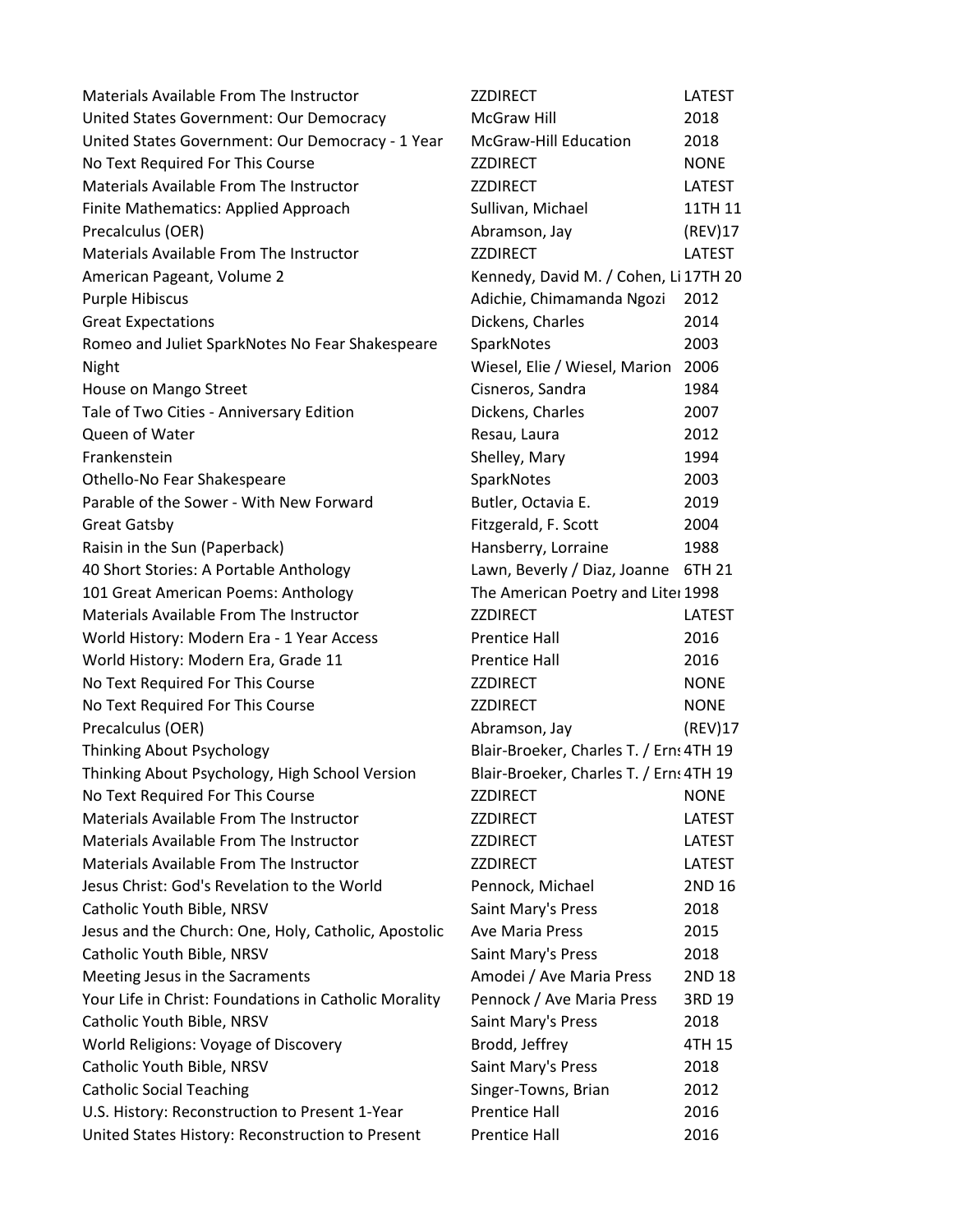| No Text Required For This Course          | <b>ZZDIRECT</b>      | <b>NONE</b> |
|-------------------------------------------|----------------------|-------------|
| World History: Modern Era - 1 Year Access | <b>Prentice Hall</b> | 2016        |
| World History: Modern Era, Grade 11       | <b>Prentice Hall</b> | 2016        |
| No Text Required For This Course          | <b>ZZDIRECT</b>      | <b>NONE</b> |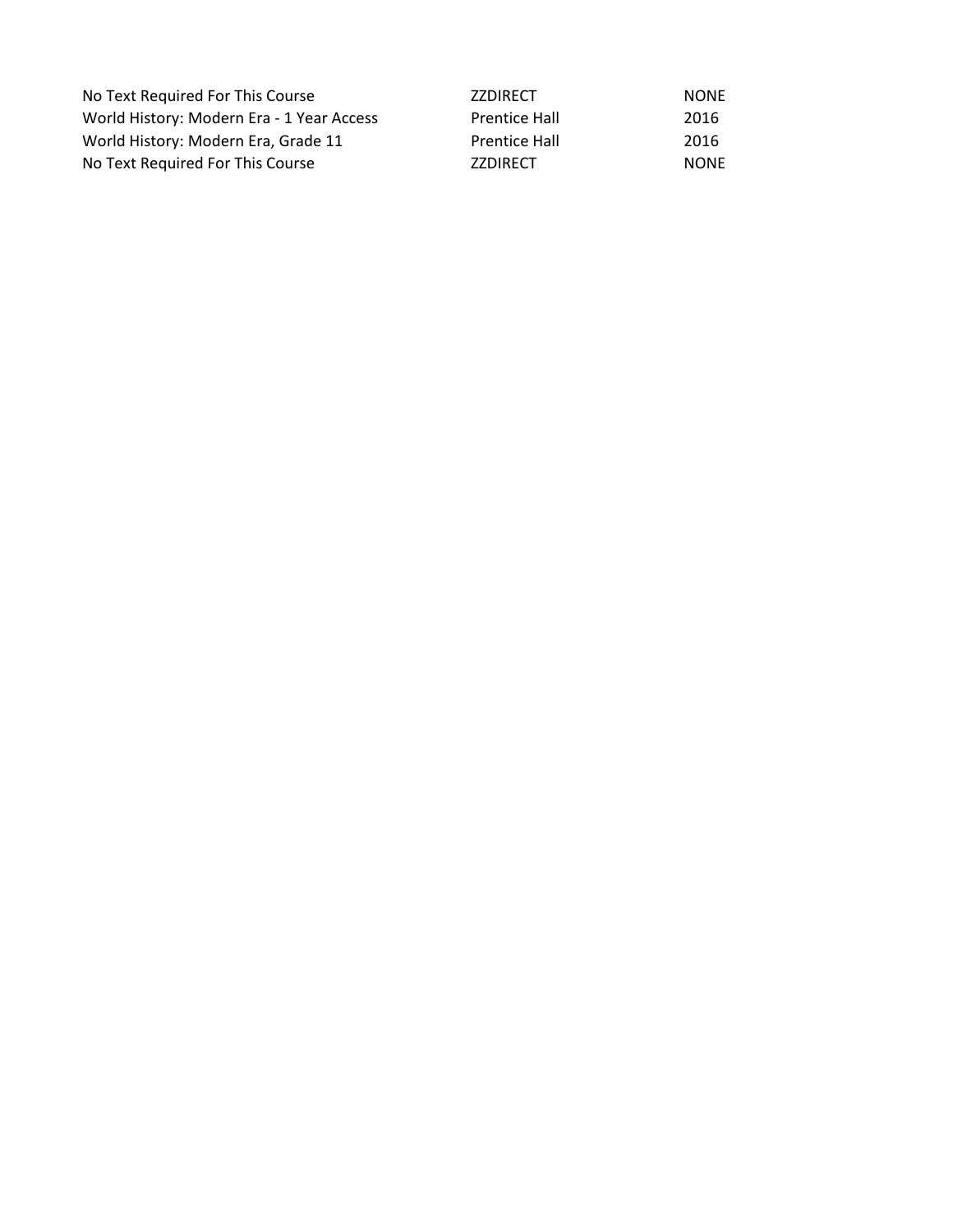MBS Textbook Exchange Inc. MBS Textbook Exchange Inc. MBS Textbook Exchange Inc. MBS Textbook Exchange Inc. MBS Textbook Exchange Inc. MBS Textbook Exchange Inc. MBS Textbook Exchange Inc. MBS Textbook Exchange Inc. Elsevier Science W.B. Saunders Co. McGraw-Hill Publishing Company Glencoe Publishing Co. Xanedu Custom Books **College** Openstax College MBS Textbook Exchange Inc. MBS Textbook Exchange Inc. Penguin Random House Llc **E.P.** Dutton MacMillan Higher Education MacMillan Higher Education MBS Textbook Exchange Inc. MBS Textbook Exchange Inc. Savvas Learning Company Llc Prentice Hall School Division Savvas Learning Company Llc Prentice Hall School Division Savvas Learning Company Llc Prentice Hall School Division Savvas Learning Company Llc Prentice Hall School Division Savvas Learning Company Llc Prentice Hall School Division MBS Textbook Exchange Inc. MBS Textbook Exchange Inc. Penguin Random House Llc Beacon Press, Inc. Workman Publishing Co. Algonquin Books of Chapel Hill Simon & Schuster, Inc. **Atheneum** Createspace Receiving Createspace Receiving Penguin Random House Llc Random House, Inc. Penguin Random House Llc Ballantine Books, Inc. Penguin Random House Llc Penguin Classics Penguin Random House Llc Signet Classics Sterling Publishing Co., Inc. Spark MBS Textbook Exchange Inc. MBS Textbook Exchange Inc. MBS Textbook Exchange Inc. MBS Textbook Exchange Inc. MBS Textbook Exchange Inc. MBS Textbook Exchange Inc. Sterling Publishing Co., Inc. Spark MacMillan Higher Education Bloomsbury Publishing PLC MacMillan Higher Education Hill and Wang Penguin Random House Llc Vintage Books Penguin Random House Llc Random House, Inc. Sterling Publishing Co., Inc. Spark Hachette Book Group USA Grand Central Publishing Simon & Schuster, Inc. Charles Scribner's & Sons Penguin Random House Llc Vintage Books MacMillan Higher Education Bedford Books Dover Publications, Inc. Dover Publications, Inc. Penguin Random House Llc Ballantine Books, Inc. Penguin Random House Llc Penguin Classics Penguin Random House Llc Signet Classics Sterling Publishing Co., Inc. Spark MBS Textbook Exchange Inc. MBS Textbook Exchange Inc. Teachers' Curriculum Institute Teachers' Curriculum Institute

## **Publisher Imprint Publisher**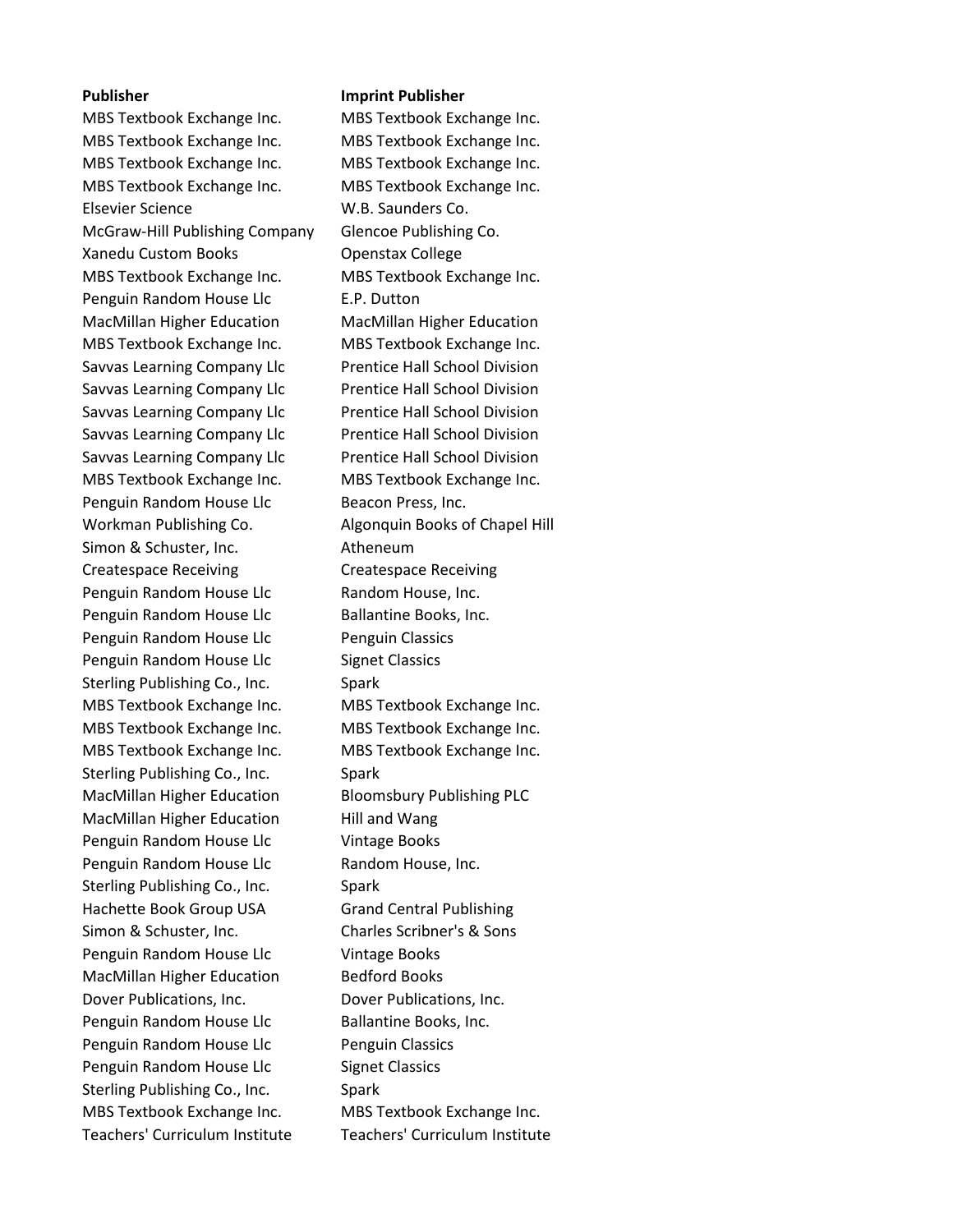MBS Textbook Exchange Inc. MBS Textbook Exchange Inc. McGraw-Hill Publishing Company McGraw-Hill Publishing Company McGraw-Hill Publishing Company McGraw-Hill Publishing Company MBS Textbook Exchange Inc. MBS Textbook Exchange Inc. MBS Textbook Exchange Inc. MBS Textbook Exchange Inc. John Wiley & Sons, Inc. John Wiley & Sons, Inc. Xanedu Custom Books **Openstax College** MBS Textbook Exchange Inc. MBS Textbook Exchange Inc. Cengage Learning Cengage Learning Workman Publishing Co. Algonquin Books of Chapel Hill Createspace Receiving Createspace Receiving Sterling Publishing Co., Inc. Spark MacMillan Higher Education Hill and Wang Penguin Random House Llc Vintage Books Penguin Random House Llc Signet Classics Penguin Random House Llc Random House, Inc. Dover Publications, Inc. Dover Publications, Inc. Sterling Publishing Co., Inc. Spark Hachette Book Group USA Grand Central Publishing Simon & Schuster, Inc. Charles Scribner's & Sons Penguin Random House Llc Vintage Books MacMillan Higher Education Bedford Books Dover Publications, Inc. Dover Publications, Inc. MBS Textbook Exchange Inc. MBS Textbook Exchange Inc. Savvas Learning Company Llc Prentice Hall School Division Savvas Learning Company Llc Prentice Hall School Division MBS Textbook Exchange Inc. MBS Textbook Exchange Inc. MBS Textbook Exchange Inc. MBS Textbook Exchange Inc. Xanedu Custom Books **College** Openstax College MPS (Course Content Delivery) MPS (Course Content Delivery) MacMillan Higher Education Worth Publishers, Inc. MBS Textbook Exchange Inc. MBS Textbook Exchange Inc. MBS Textbook Exchange Inc. MBS Textbook Exchange Inc. MBS Textbook Exchange Inc. MBS Textbook Exchange Inc. MBS Textbook Exchange Inc. MBS Textbook Exchange Inc. Ave Maria Press **Ave Maria Press** St.Mary's Press St.Mary's Press Ave Maria Press **Ave Maria Press** St.Mary's Press St.Mary's Press Ave Maria Press **Ave Maria Press** Ave Maria Press **Ave Maria Press** St.Mary's Press St.Mary's Press St.Mary's Press St.Mary's Press St.Mary's Press St.Mary's Press St.Mary's Press St.Mary's Press Savvas Learning Company Llc Prentice Hall School Division Savvas Learning Company Llc Prentice Hall School Division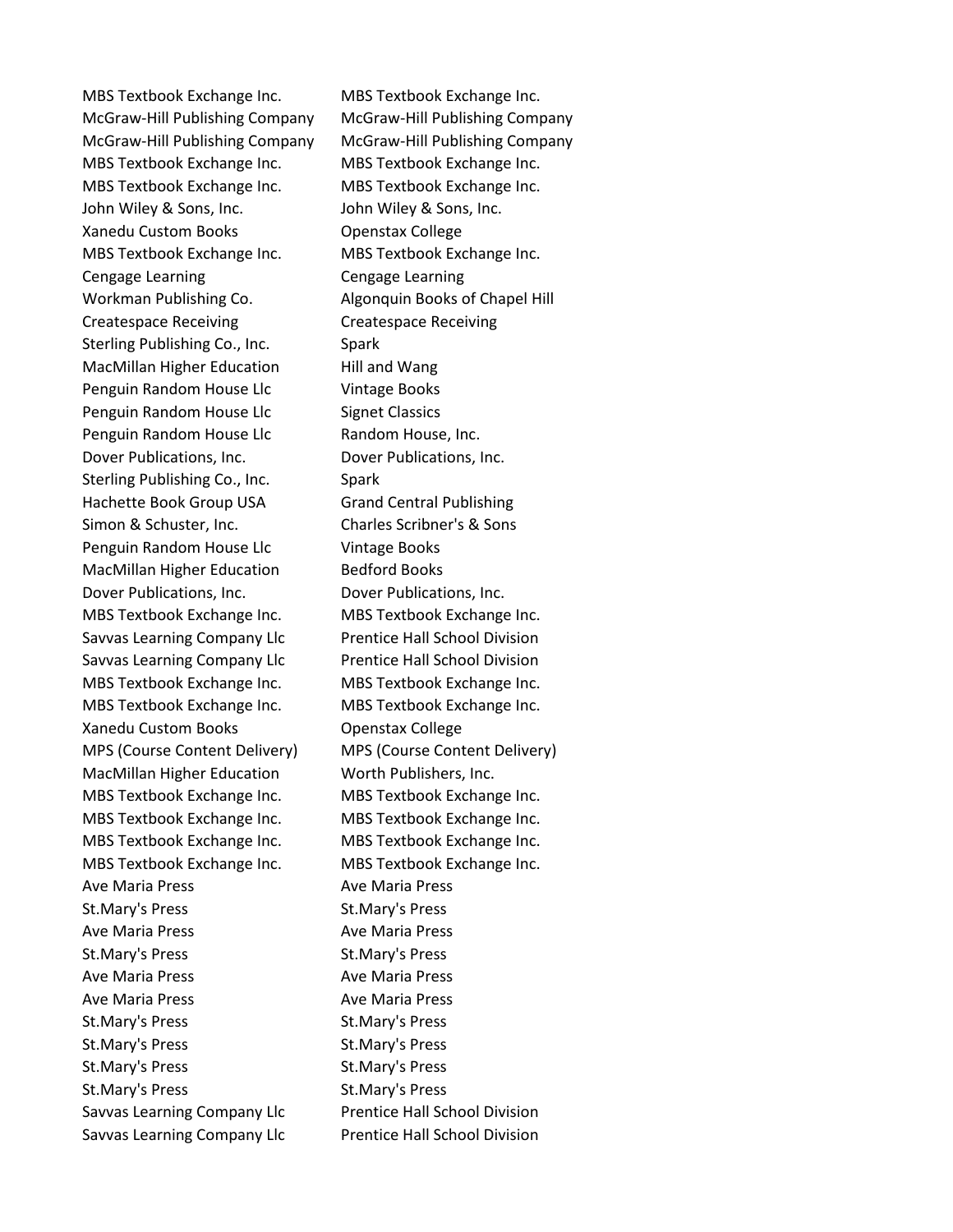Savvas Learning Company Llc Savvas Learning Company Llc Prentice Hall School Division MBS Textbook Exchange Inc. MBS Textbook Exchange Inc.

MBS Textbook Exchange Inc. MBS Textbook Exchange Inc.<br>Savvas Learning Company Llc Prentice Hall School Division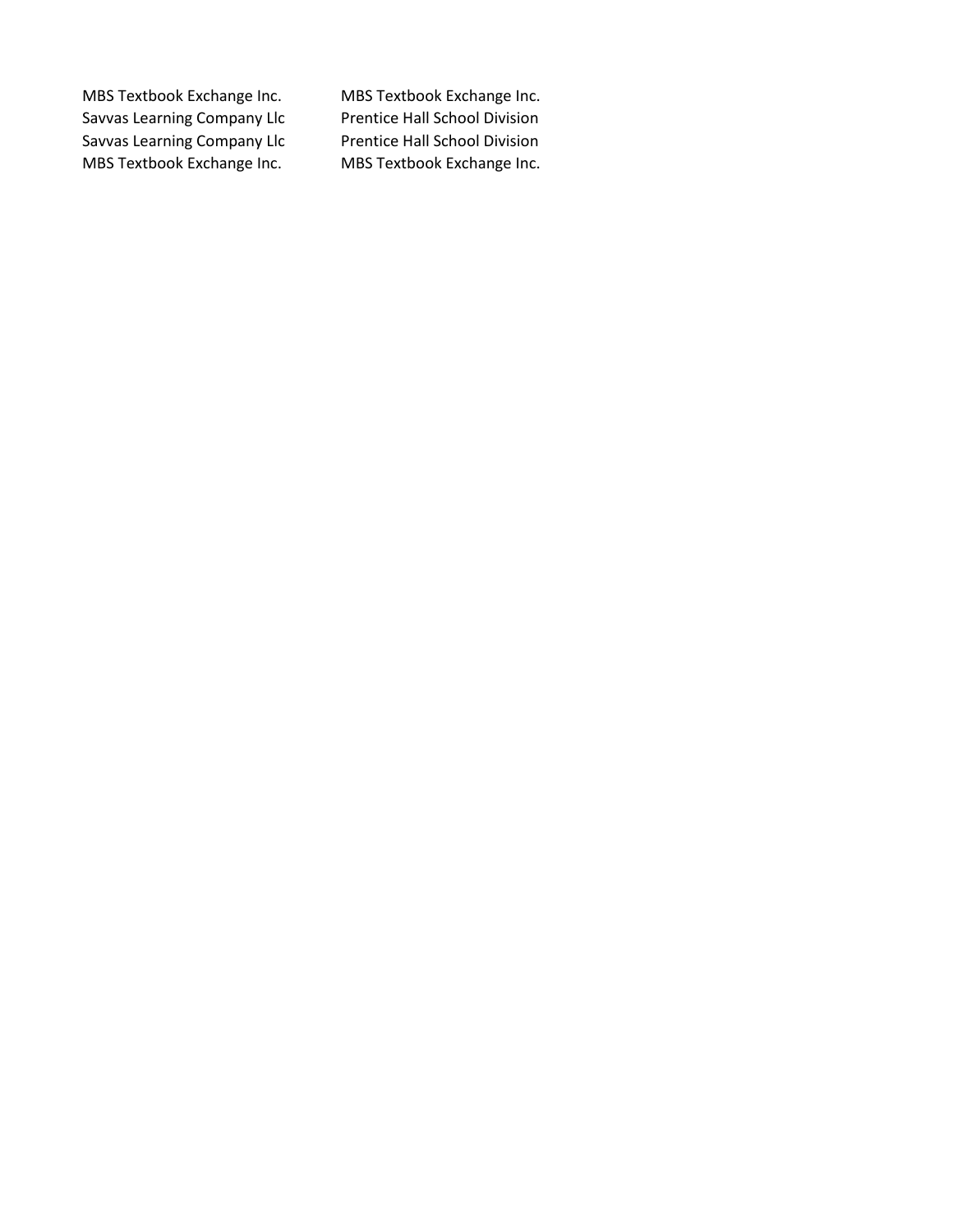| New Frite to Student (Subject to Cosed Frite Adoption Livew |        |                           |                 |     |
|-------------------------------------------------------------|--------|---------------------------|-----------------|-----|
| <b>Price Pending Publication</b>                            |        | Price Pendi Required      |                 | No  |
| <b>Price Pending Publication</b>                            |        | Price Pendi Required      |                 | No  |
| <b>Price Pending Publication</b>                            |        | Price Pendi Required      |                 | No  |
| <b>Price Pending Publication</b>                            |        | Price Pendi Required      |                 | No  |
|                                                             | 76     |                           | 57 Optional     | No  |
|                                                             | 219.5  |                           | 164.75 Required | No  |
|                                                             | 33.5   |                           | 25.25 Required  | No  |
| <b>Price Pending Publication</b>                            |        | Price Pendi Required      |                 | No  |
|                                                             | 26     |                           | 19.5 Required   | No  |
|                                                             | 186    |                           | 139.5 Required  | No  |
| <b>Price Pending Publication</b>                            |        | Price Pendi Required      |                 | No  |
|                                                             | 137.25 |                           | 103 Required    | Yes |
|                                                             |        | 33.5 no used pri Required |                 | Yes |
|                                                             | 145.5  |                           | 109.25 Required | Yes |
|                                                             |        | 32 no used pri Required   |                 | Yes |
|                                                             | 131.75 |                           | 98.75 Required  | No  |
| <b>Price Pending Publication</b>                            |        | Price Pendi Required      |                 | No  |
|                                                             | 16     |                           | 12 Required     | No  |
|                                                             | 16.95  |                           | 12.71 Required  | No  |
|                                                             | 19.99  |                           | 14.99 Required  | No  |
|                                                             | 21.5   |                           | 16.25 Required  | No  |
|                                                             | 16.95  |                           | 12.71 Required  | Yes |
|                                                             | 7.99   |                           | 5.99 Required   | No  |
|                                                             | 9      |                           | 6.75 Required   | No  |
|                                                             | 9.99   |                           | 7.49 Required   | No  |
|                                                             | 6.95   |                           | 5.21 Required   | No  |
| <b>Price Pending Publication</b>                            |        | Price Pendi Required      |                 | No  |
| <b>Price Pending Publication</b>                            |        | Price Pendi Required      |                 | No  |
| <b>Price Pending Publication</b>                            |        | Price Pendi Required      |                 | No  |
|                                                             | 6.95   |                           | 5.21 Required   | Yes |
|                                                             | 10.99  |                           | 8.24 Required   | No  |
|                                                             | 12     |                           | 9 Required      | No  |
|                                                             | 11.95  |                           | 8.96 Required   | No  |
|                                                             | 9.99   |                           | 7.49 Required   | No  |
|                                                             | 6.95   |                           | 5.21 Required   | Yes |
|                                                             | 16.99  |                           | 12.74 Required  | No  |
|                                                             | 17     |                           | 12.75 Required  | No  |
|                                                             | 8.95   |                           | 6.71 Required   | No  |
|                                                             | 51     |                           | 38.25 Required  | No  |
|                                                             | 4      |                           | 3 Required      | No  |
|                                                             | 7.99   |                           | 5.99 Required   | No  |
|                                                             | 9      |                           | 6.75 Required   | No  |
|                                                             | 9.99   |                           | 7.49 Required   | No  |
|                                                             | 6.95   |                           | 5.21 Required   | No  |
| <b>Price Pending Publication</b>                            |        | Price Pendi Required      |                 | No  |
|                                                             | 130    |                           | 97.5 Required   | No  |

## **New Price to Student (subject to change) Used Price to Student (subject to change) Adoption Level New Only**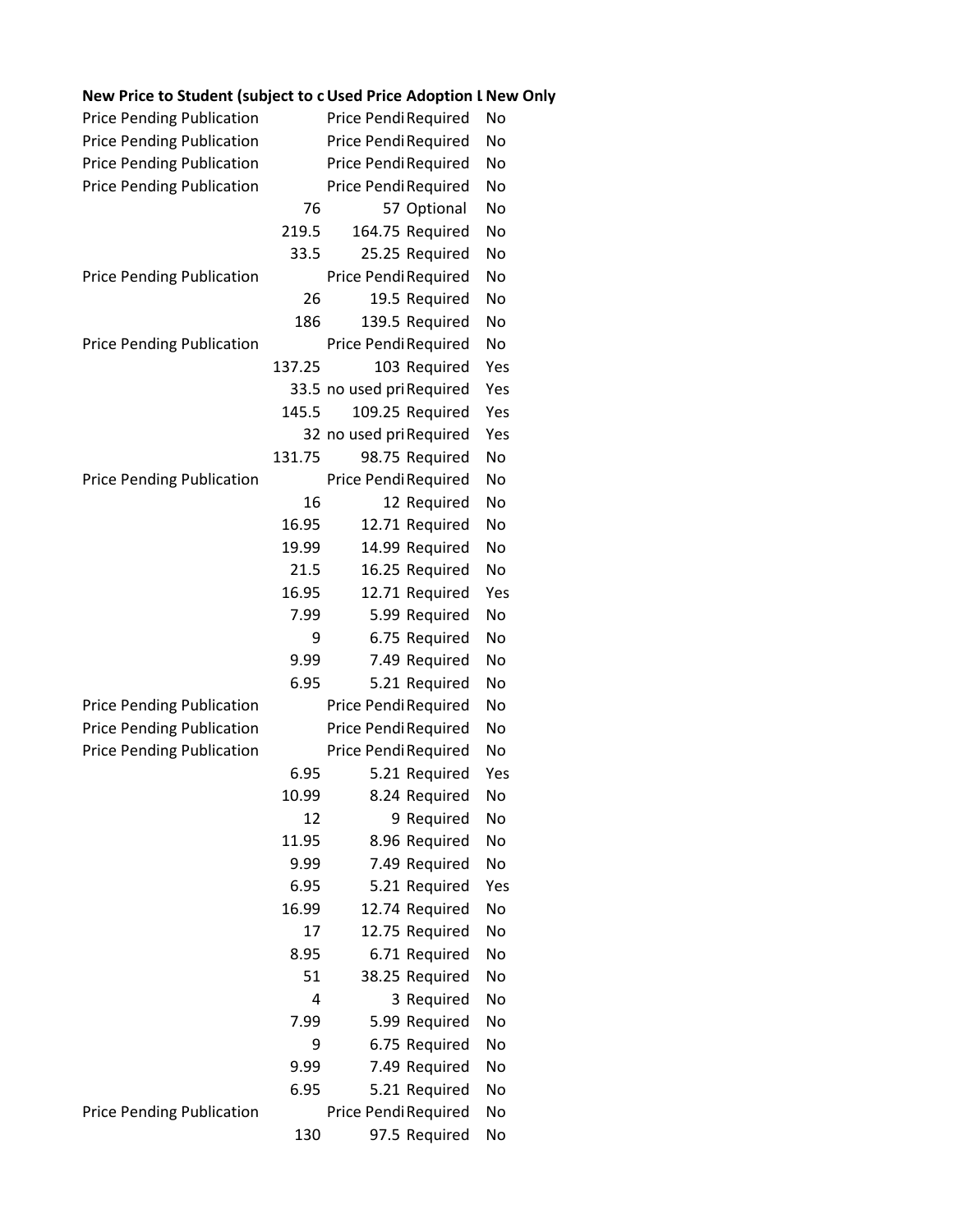| <b>Price Pending Publication</b> |        | Price Pendi Required       | No  |  |
|----------------------------------|--------|----------------------------|-----|--|
|                                  | 124.75 | 93.75 Required             | No  |  |
|                                  |        | 30.75 no used pri Required | Yes |  |
| <b>Price Pending Publication</b> |        | Price Pendi Required       | No  |  |
| <b>Price Pending Publication</b> |        | Price Pendi Required       | No  |  |
|                                  | 237    | 177.75 Required            | No  |  |
|                                  | 58     | 43.5 Required              | No  |  |
| <b>Price Pending Publication</b> |        | Price Pendi Required       | No  |  |
|                                  | 103    | 77.25 Required             | No  |  |
|                                  | 16.95  | 12.71 Required             | No  |  |
|                                  | 10.75  | 8.25 Required              | No  |  |
|                                  | 6.95   | 5.21 Required              | Yes |  |
|                                  | 12     | 9 Required                 | No  |  |
|                                  | 11.95  | 8.96 Required              | No  |  |
|                                  | 6.95   | 5.21 Required              | No  |  |
|                                  | 9.99   | 7.49 Required              | No  |  |
|                                  | 6      | 4.5 Required               | No  |  |
|                                  | 6.95   | 5.21 Required              | Yes |  |
|                                  | 16.99  | 12.74 Required             | No  |  |
|                                  | 17     | 12.75 Required             | No  |  |
|                                  | 8.95   | 6.71 Required              | No  |  |
|                                  | 51     | 38.25 Required             | No  |  |
|                                  | 4      | 3 Required                 | No  |  |
| <b>Price Pending Publication</b> |        | Price Pendi Required       | No  |  |
|                                  |        | 33.5 no used pri Required  | Yes |  |
|                                  | 134.5  | 101 Required               | No  |  |
| <b>Price Pending Publication</b> |        | Price Pendi Required       | No  |  |
| <b>Price Pending Publication</b> |        | Price Pendi Required       | No  |  |
|                                  | 58     | 43.5 Required              | No  |  |
|                                  |        | 87.99 no used pri Required | Yes |  |
|                                  | 142.75 | 107.25 Required            | No  |  |
| <b>Price Pending Publication</b> |        | Price Pendi Required       | No  |  |
| <b>Price Pending Publication</b> |        | Price Pendi Required       | No  |  |
| <b>Price Pending Publication</b> |        | Price Pendi Required       | No  |  |
| <b>Price Pending Publication</b> |        | Price Pendi Required       | No  |  |
|                                  | 30     | 22.5 Required              | No  |  |
|                                  | 31.95  | 23.96 Required             | No  |  |
|                                  | 30     | 22.5 Required              | No  |  |
|                                  | 31.95  | 23.96 Required, p No       |     |  |
|                                  | 30     | 22.5 Required              | No  |  |
|                                  | 30     | 22.5 Required              | No  |  |
|                                  | 31.95  | 23.96 Required, p No       |     |  |
|                                  | 30     | 22.5 Required              | No  |  |
|                                  | 31.95  | 23.96 Required, p No       |     |  |
|                                  | 29     | 21.75 Required             | No  |  |
|                                  |        | 35.5 no used pri Required  | Yes |  |
|                                  | 134.5  | 101 Required               | No  |  |